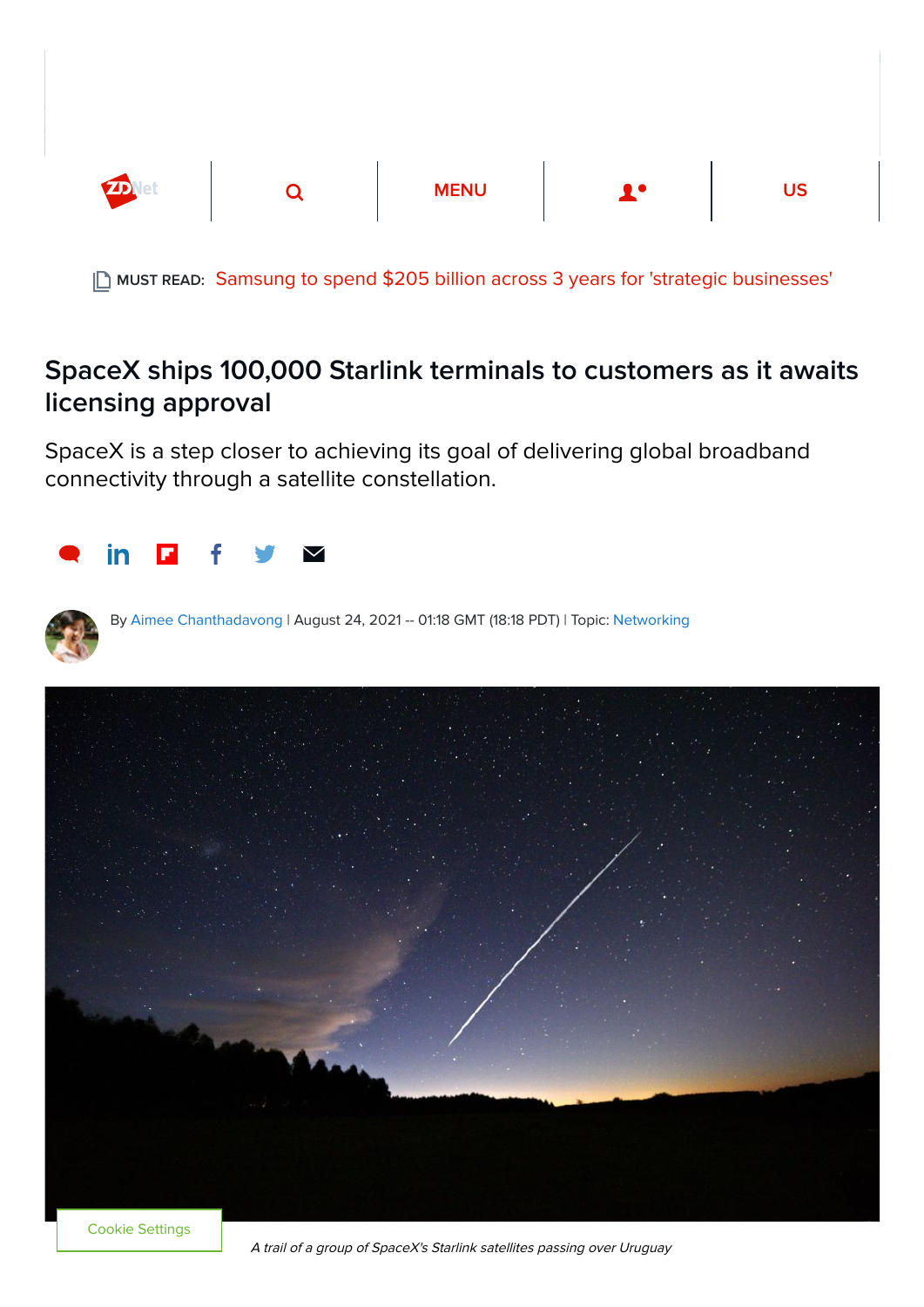Elon Musk has announced that his SpaceX Starlink project, which aims to deliver global [broadband service through a satellite constellation](https://www.zdnet.com/article/spacex-launches-off-more-starlink-satellites-as-part-of-its-first-ride-sharing-space-service/) (https://www.zdnet.com/article/spacex-launchesoff-more-starlink-satellites-as-part-of-its-first-ride-sharing-space-service/), has shipped 100,000 terminals to customers.

Shipping the terminals to customers brings the company a step closer to achieving its goal of delivering broadband connectivity (https://www.zdnet.com/article/starlink-satellite-internet-how-doesit-work-cost-features-speed/) [to locations where access is unreliable or completely unavailable.](https://www.zdnet.com/article/starlink-satellite-internet-how-does-it-work-cost-features-speed/)

Each Starlink Kit comes with a Starlink terminal, Wi-Fi router, power supply, cables, and mounting tripod.

Under the project, beta services are currently operating in 11 different countries. SpaceX outlined as part of beta services that users can expect to see data speeds vary from 50Mbps to 150Mbps and latency from 20ms to 40ms in "most locations over the next several months" while the Starlink system continues to be enhanced. There will also be brief periods of no connectivity at all, the company added.

Musk, however, noted licence approval to be able to provide telco services remained pending in "many more countries".

["Hoping to serve Earth soon," he wrote in a tweet](https://twitter.com/elonmusk/status/1429923342044176385) (https://twitter.com/elonmusk/status/1429923342044176385).

[The delivery of the terminals come as the SpaceX said it plans to go-live in September](https://www.zdnet.com/article/spacex-president-says-starlink-global-satellite-broadband-service-to-be-live-by-september/) (https://www.zdnet.com/article/spacex-president-says-starlink-global-satellite-broadband-service-to-be-live-byseptember/) with its low-Earth orbit Starlink satellite broadband. In June, SpaceX president and chief operating officer Gwynne Shotwell confirmed the company had already deployed 1,800 satellites into orbit.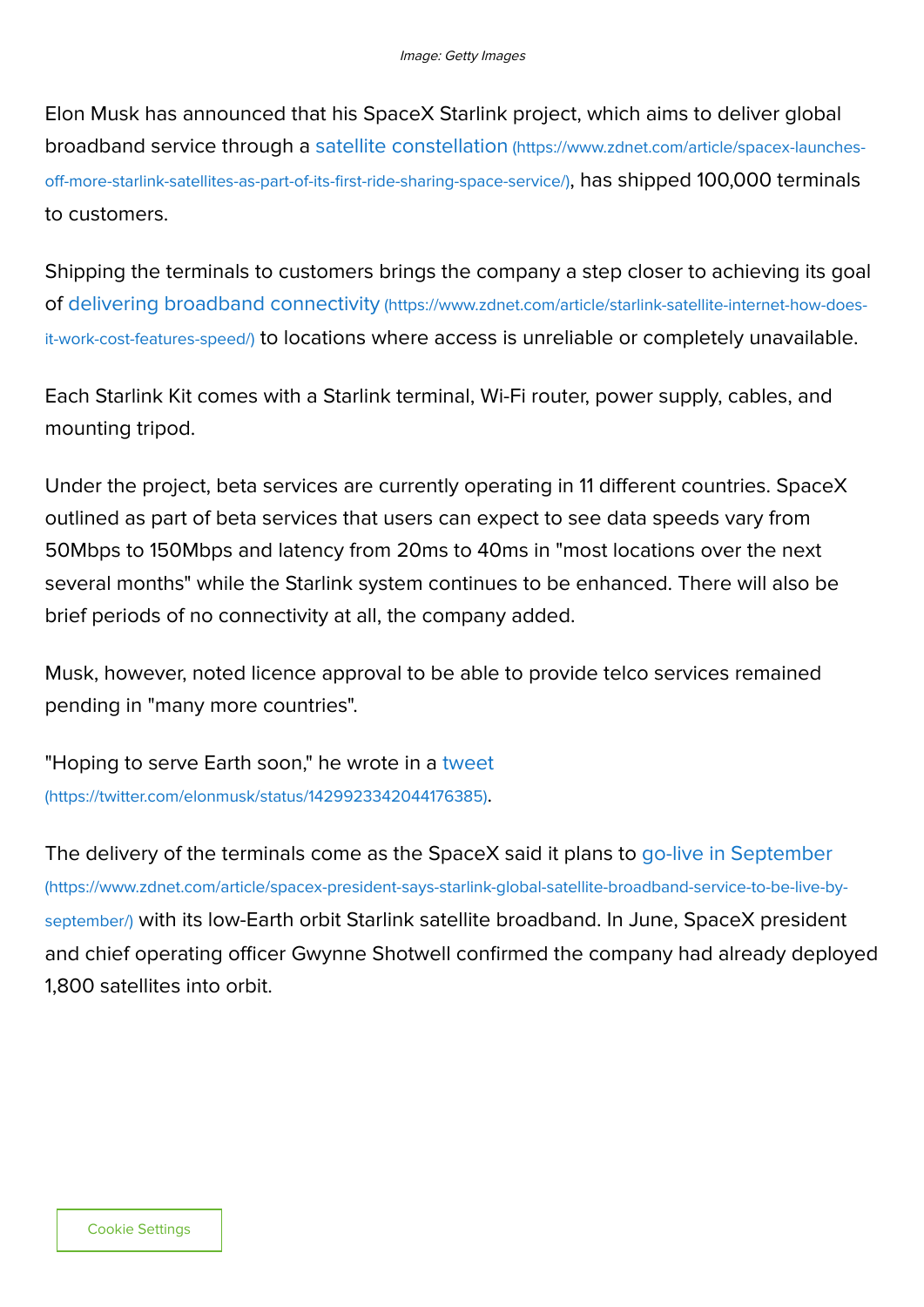

[\(https://adclick.g.doubleclick.net/pcs/click%253Fxai%253DAKAOjsv7Q9a\\_yv1UHuVdr6UYmW\\_RRud0M9egYOn4O3QOzqeB](https://adclick.g.doubleclick.net/pcs/click%253Fxai%253DAKAOjsv7Q9a_yv1UHuVdr6UYmW_RRud0M9egYOn4O3QOzqeBEKr9EwEMeRpdYD2hUB4-7Ce0aCLVmj3aCvNOLlAmZcwV0z5ES8l25jqAZ19AMcwnMJGWhJr6eNX37mWMPtiVKTVmaItrPYNpAMPVrmuQGiSkEMBbXMcw-k5k1GMJSi8rB-006deP1wXo8fZb6mAO4VkS6xtbMog0HI4DYlAx7wtOy5RhI6mnUs8w4jNDgysn5zHgUeYZgieRuLV7BqlDk8xXvpLtO2zyJ8RqXR5ZvrN3weZl-RPxW6Q0bmQtPJ0p_gDwms7CP-KF7gDa35COG0LV7lf2%2526sig%253DCg0ArKJSzJYkK1BmusPiEAE%2526fbs_aeid%253D%255Bgw_fbsaeid%255D%2526urlfix%253D1%2526adurl%253Dhttps://lnk.techrepublic.com/redir?edition=en&ursuid=&devicetype=desktop&pagetype=&assettitle=&assettype=&topicguid=&viewguid=46160b08-d958-4a24-8000-e30462d77282&docid=33164079&promo=1065&ftag_cd=TRE-00-10aaa4f&spotname=dfp-in-article&destUrl=https%253A%252F%252Fwww.techrepublic.com%252Fresource-library%252Fwhitepapers%252Fsalesforce-trailblazer-certification-training-bundle-zdnet-academy%252F%253Fpromo%253D1065%2526ftag%253DTRE-00-10aaa4f%2526cval%253Ddfp-in-article%2526source%253Dzdnet%2526tid%253D2508210625327121082&ctag=medc-proxy&siteId=&rsid=cnetzdnetglobalsite&sl=&sc=us&assetguid=&q=&cval=33164079;1065&ttag=&bhid=&poolid=99&tid=2508210625327121082) 7Ce0aCLVmj3aCvNOLlAmZcwV0z5ES8l25jqAZ19AMcwnMJGWhJr6eNX37mWMPtiVKTVmaItrPYNpAMPVrmuQGiSkEMBbX k5k1GMJSi8rB-

006deP1wXo8fZb6mAO4VkS6xtbMog0HI4DYlAx7wtOy5RhI6mnUs8w4jNDgysn5zHgUeYZgieRuLV7BqlDk8xXvpLtO2zyJ8Rq RPxW6Q0bmQtPJ0p\_gDwms7CP-

KF7gDa35COG0LV7lf2%2526sig%253DCg0ArKJSzJYkK1BmusPiEAE%2526fbs\_aeid%253D%255Bgw\_fbsaeid%255D%252 edition=en&ursuid=&devicetype=desktop&pagetype=&assettitle=&assettype=&topicguid=&viewguid=46160b08-d958-4a24-  $80000$   $33000001$  is an idea to  $300000$  in the only if the idea to the idea to the idea to the idea to the idea to the idea to the idea to the idea to the idea to the idea to the idea to the idea to the idea to the idea

Elsewhere, Virgin Orbit is set to become a publicly-traded company on Nasdaq after entering into merger agreement with special purpose acquisition company NextGen.

The company confirmed the deal would be valued at \$3.2 billion and provide the combined company up to \$483 million in cash, including up to \$383 million of cash held in the trust of NextGen and a \$100 million private investment in public equity (PIPE). The combined company will retain the Virgin Orbit name and trade under the ticker symbol VORB when it's listed on the Nasdaq.

Virgin Orbit said it expects to use the funds from the business combination and PIPE transaction to further scale its rocket manufacturing and growth in its space solutions business.

"I'm very excited we are taking Virgin Orbit public, with the support of our partners at NextGen and our other wonderful investors. It's another milestone for empowering all of those working today to build space technology that will positively change the world," Virgin Orbit founder Richard Branson said.

Subject to approval by NextGen's shareholders, the proposed business combination is expected to be completed by Q4 2021.

"The space economy is developing rapidly and Virgin Orbit is well positioned to benefit through its ability to competitively launch at any time, from any place on Earth, to any orbit and inclination," NextGen co-founders George Mattson and Greg Summe said.

"We look forward to leveraging our industry and financial experience, along with our public